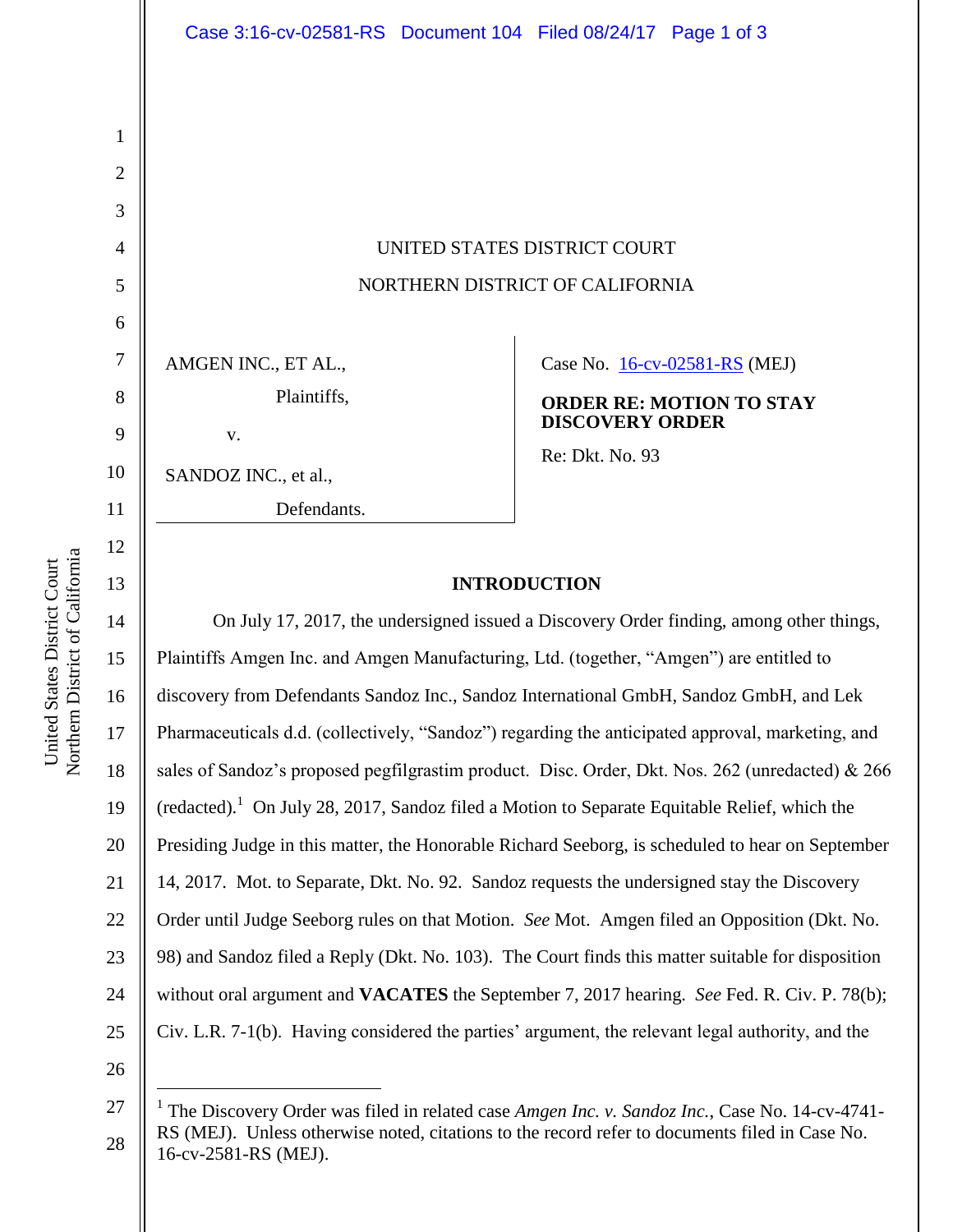2

3

4

5

6

7

8

9

10

11

12

13

14

15

16

17

18

19

20

21

22

23

1

record in this case, the undersigned **DENIES** the following Motion for the following reasons.

#### **DISCUSSION**

Sandoz argues good cause exists to stay the Discovery Order because it will allow the parties to "defer costly and potentially unnecessary discovery on Amgen's injunctive relief claim" because "Amgen cannot seek injunctive relief unless it prevails on both validity and infringement of the '878 patent." Mot. at 3. Sandoz contends that if Judge Seeborg grants its Motion to Separate and if Sandoz prevails on either the validity or infringement issues, then the parties need not reach the issue of injunctive relief. *Id.* Moreover, given the "competitively sensitive" nature of the requested discovery, a stay "will avoid or reduce the risk of substantial competitive harm and prejudice to Sandoz." *Id.* at 4. Finally, Sandoz argues Amgen will not be prejudiced by a stay: "[i]f [Judge Seeborg] grants Sandoz's motion to separate, and if Amgen wins on liability at trial, it will have at least nine months to complete discovery and seek injunctive relief before pegfilgrastim is approved by the FDA and launched in or after 2019." *Id.* at 4.

A stay is not warranted at this point. Sandoz's arguments are premised on two assumptions: that Judge Seeborg will bifurcate the injunctive relief from the March 2018 trial and that Amgen will not prevail on its validity and infringement claims. Neither outcome is certain at this point. Amgen needs discovery on the approval, marketing, and sales of Sandoz's proposed pegfilgrastim product so it may seek its injunctive relief. Trial is approximately seven months away; reply expert reports are due on September 1, 2017; and expert discovery closes on October 6, 2017. Dkt. No. 81 (Scheduling Order). In light of these rapidly approaching deadlines, to indefinitely delay discovery on the pegfilgrastim matter while the parties await Judge Seeborg's ruling would prejudice Amgen's ability to effectively prepare for trial if Judge Seeborg denies the Motion to Separate.

24 25 26 27 28 Sandoz contends "[t]he requested stay is short" as "[i]t is likely that Judge Seeborg will either issue an order or provide substantive feedback at the [September 14] hearing (or earlier)." Reply at 2. But Judge Seeborg may also take the matter under submission after the hearing. In either case, if he declines to bifurcate the injunctive relief issue, Amgen will obtain the discovery on the eve of the close of expert discovery and less than six months before trial. *See id.* (if Judge